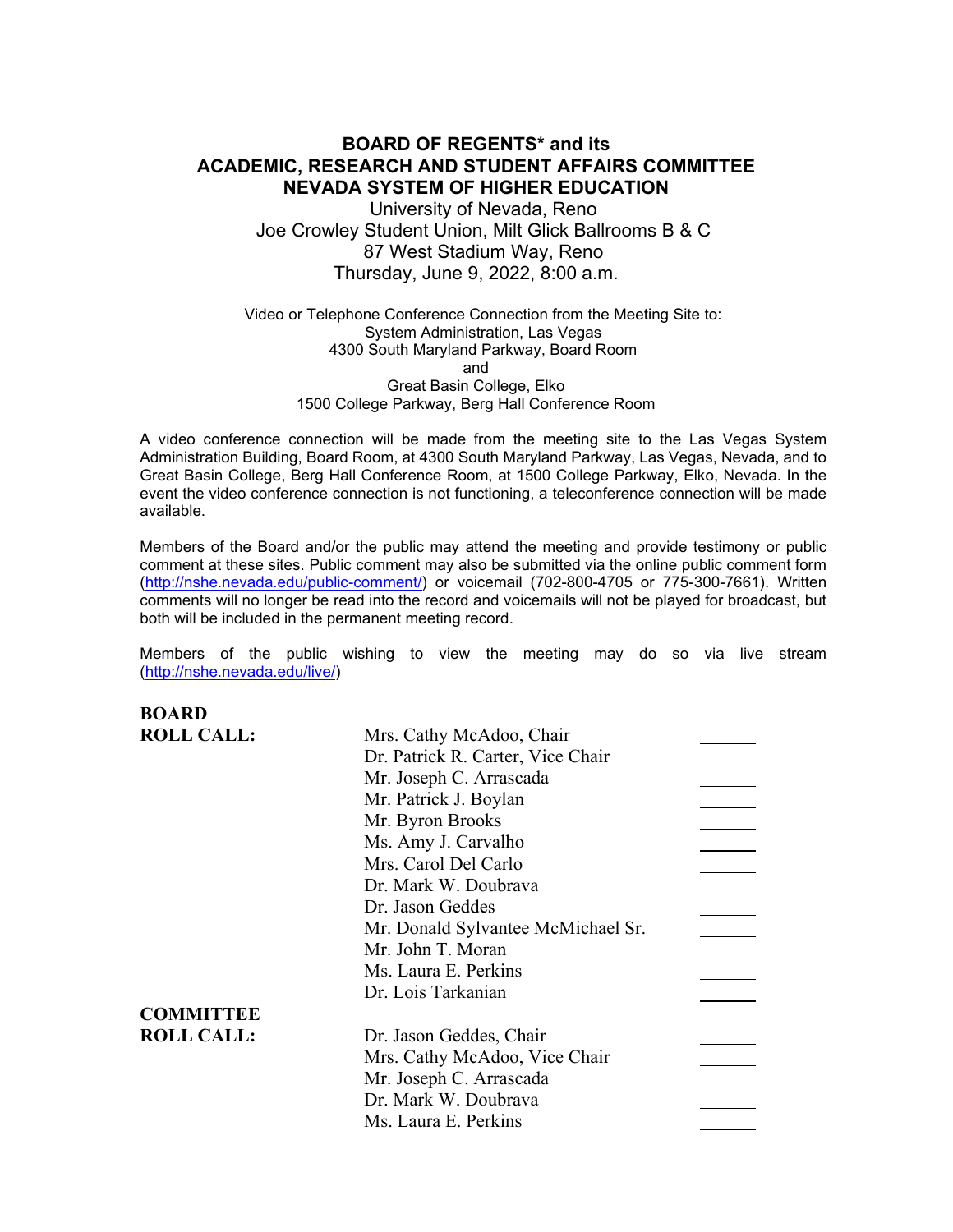In addition to the Academic, Research and Student Affairs Committee, this meeting is noticed as a meeting of the Board of Regents to allow other Regents who may wish to attend to participate.

### **IMPORTANT INFORMATION ABOUT THE AGENDA AND PUBLIC MEETING**

**NOTE:** Below is an agenda of all items scheduled to be considered. Notification is hereby provided that items on the agenda may be taken out of the order presented, including moving an item to a different day if the meeting is noticed for more than one day, two or more agenda items may be combined for consideration, and an agenda item may be removed from the agenda or discussion relating to an item on the agenda may be delayed at any time.

In accordance with the Board of Regents' Bylaws, Title 1, Article V, Section 18, items voted on may be the subject of a motion to reconsider at this meeting. A motion to reconsider an item may be made at any time before adjournment of this meeting. Similarly, if an item is tabled at any time during the meeting, it may, by proper motion and vote, be taken from the table and thereafter be the subject of consideration and action at any time before adjournment of this meeting.

\*The Board of Regents, at its regularly scheduled meetings, meets concurrently with its Committees (the Academic, Research and Student Affairs Committee; the Audit, Compliance and Title IX Committee; the Business, Finance and Facilities Committee; the Health Sciences System Committee; the Inclusion, Diversity, Equity and Access Committee; the Security Committee; and the Workforce Committee). The Board's Committee meetings take place in accordance with the agendas published for those Committees. Regents who are not members of the Committees may attend the Committee meetings and participate in the discussion of Committee agenda items. However, action items will only be voted on by the members of each Committee, unless a Regent is temporarily made a member of that Committee under Board of Regents' Bylaws, Title 1, Article VI, Section 6. The full Board of Regents will consider Committee action items in accordance with the Board of Regents' agenda published for the current or for a subsequent meeting.

In accordance with the Board of Regents' Bylaws, Title 1, Article V, Section 12, a quorum may be gained by telephonic, video, or electronic transmission provided that notice to that effect has been given.

Some agenda items are noted as having accompanying reference material. Reference material may be accessed on the electronic version of the agenda by clicking the reference link associated with a particular item. The agenda and associated reference material may also be accessed on the Internet by visiting the Board of Regents' website at:

<https://nshe.nevada.edu/leadership-policy/board-of-regents/meeting-agendas/>

Many public libraries have publicly accessible computer terminals. Copies of the reference material and any additional support materials that are submitted to the Board of Regents' Office and then distributed to the members of the Board of Regents after the posting of this agenda but before the meeting, will be made available as follows: 1. Copies of any such materials are available at the Board of Regents' Office at 2601 Enterprise Road, Reno, Nevada and the Board of Regents' Office at 4300 South Maryland Parkway, Las Vegas, Nevada. A copy may be requested by calling Winter Lipson at (702) 889-8426; 2. Copies of any such materials will also be available at the meeting site.

Reasonable efforts will be made to assist and accommodate physically disabled persons attending the meeting. Please call the Board office at (775) 784-4958 in advance so that arrangements may be made.

## **1. PUBLIC COMMENT INFORMATION ONLY**

Public comment will be taken during this agenda item. No action may be taken on a matter raised under this item until the matter is included on an agenda as an item on which action may be taken. Comments will be limited to three minutes per person. Persons making comment will be asked to begin by stating their name for the record and to spell their last name. The Committee Chair may elect to allow additional public comment on a specific agenda item when that agenda item is being considered.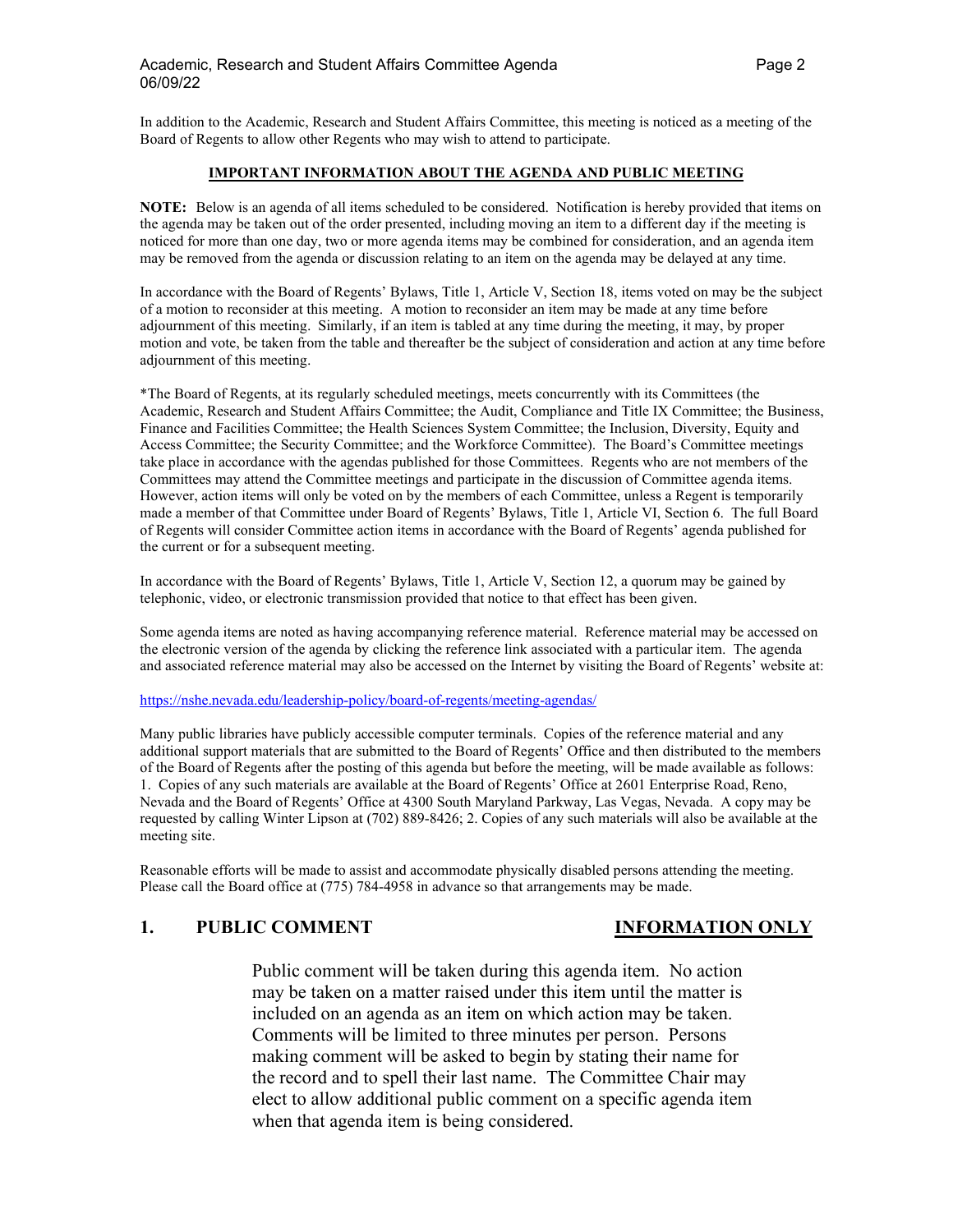## **1. PUBLIC COMMENT –** *(continued)* **INFORMATION ONLY**

In accordance with Attorney General Opinion No. 00-047, as restated in the Attorney General's Open Meeting Law Manual, the Committee Chair may prohibit comment if the content of that comment is a topic that is not relevant to, or within the authority of, the Board of Regents, or if the content is willfully disruptive of the meeting by being irrelevant, repetitious, slanderous, offensive, inflammatory, irrational or amounting to personal attacks or interfering with the rights of other speakers.

### **2. CONSENT ITEMS FOR POSSIBLE ACTION**

Consent items will be considered together and acted on in one motion unless an item is removed to be considered separately by the Committee.

### **2a. MINUTES FOR POSSIBLE ACTION**

The Committee will consider approval of the minutes from the March 3, 2022, meeting. *[\(Ref. ARSA-2a\)](https://nshe.nevada.edu/wp-content/uploads/file/BoardOfRegents/Agendas/2022/06-jun-mtgs/arsa-refs/ARSA-2a.pdf)*

# **2b. UNLV – PROGRAM FOR POSSIBLE ACTION ELIMINATION, BA DANCE**

UNLV requests approval to eliminate the Bachelor of Arts in Dance due to low enrollment. During the last several years students have preferred to complete UNLV's Bachelor of Fine Arts in Dance. *[\(Ref. ARSA-2b\)](https://nshe.nevada.edu/wp-content/uploads/file/BoardOfRegents/Agendas/2022/06-jun-mtgs/arsa-refs/ARSA-2b.pdf)*

## **2c. UNLV – PROGRAM FOR POSSIBLE ACTION DEACTIVATIONS, EDUCATION**

UNLV requests approval to deactivate the following Bachelor of Arts programs, each having significant course overlap with its corresponding Bachelor of Science counterpart. During the five-year deactivation period, the institution will consult with faculty to review the plan for possible reactivation of each program.

- Elementary Education, BA *[\(Ref. ARSA-2c1\)](https://nshe.nevada.edu/wp-content/uploads/file/BoardOfRegents/Agendas/2022/06-jun-mtgs/arsa-refs/ARSA-2c1.pdf)*
- Secondary Education, BA *[\(Ref. ARSA 2c2\)](https://nshe.nevada.edu/wp-content/uploads/file/BoardOfRegents/Agendas/2022/06-jun-mtgs/arsa-refs/ARSA-2c2.pdf)*
- Special Education, BA *[\(Ref. ARSA-2c3\)](https://nshe.nevada.edu/wp-content/uploads/file/BoardOfRegents/Agendas/2022/06-jun-mtgs/arsa-refs/ARSA-2c3.pdf)*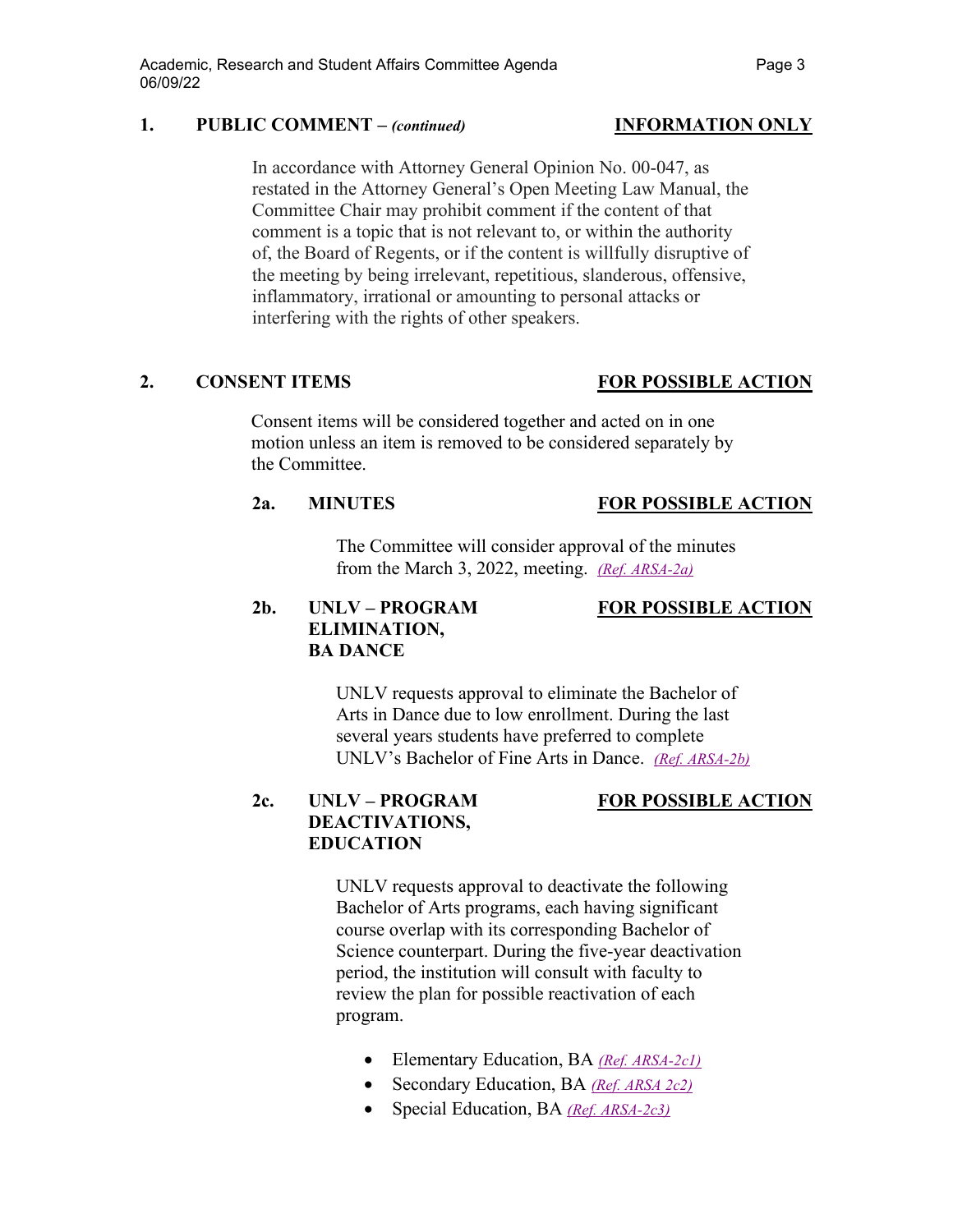### **2. CONSENT ITEMS –** *(continued)* **FOR POSSIBLE ACTION**

## **2d. UNLV – PROGRAM FOR POSSIBLE ACTION DEACTIVATION, MA THEATRE**

UNLV requests approval to deactivate the Master of Arts in Theatre due to low faculty numbers to support the program at this time. Additionally, the program has low enrollment. *[\(Ref. ARSA-2d\)](https://nshe.nevada.edu/wp-content/uploads/file/BoardOfRegents/Agendas/2022/06-jun-mtgs/arsa-refs/ARSA-2d.pdf)*

## **2e. CSN – PROGRAM FOR POSSIBLE ACTION ELIMINATION, AAS COMPUTER OFFICE TECHNOLOGY**

CSN requests approval to eliminate the AAS in Computer Office Technology due to lack of enrollment, the changing landscape of technology, and the decline of community workforce need. *[\(Ref. ARSA-2e\)](https://nshe.nevada.edu/wp-content/uploads/file/BoardOfRegents/Agendas/2022/06-jun-mtgs/arsa-refs/ARSA-2e.pdf)*

### *ESTIMATED TIME: 5 mins.*

### **3. CSN – PROGRAM PROPOSAL, FOR POSSIBLE ACTION AAS ADVANCED MANUFACTURING**

CSN requests approval of an AAS in Advanced Manufacturing. The proposed program will teach the specific skills needed for local industry, streamline nomenclature, and enhance the marketability of the program. *(Ref. [ARSA-3\)](https://nshe.nevada.edu/wp-content/uploads/file/BoardOfRegents/Agendas/2022/06-jun-mtgs/arsa-refs/ARSA-3.pdf)*

*ESTIMATED TIME: 5 minutes*

# **4.** *HANDBOOK* **REVISION, FOR POSSIBLE ACTION FOSTER YOUTH FEE WAIVER**

Acting Vice Chancellor for Academic and Student Affairs and Community Colleges Renée Davis will present for approval a revision to Title 4, Chapter 17, Section 13 to standardize eligibility requirements for foster youth under the care of a Nevada child welfare agency, regardless of the state in which they graduated from high school. Further, the proposal revises the age at which a student must have been in custody of a Nevada child welfare agency to qualify for the waiver from 14 to 13, consistent with similar requirements for filers of the Free Application for Federal Student Aid. *[\(Ref. ARSA-4\)](https://nshe.nevada.edu/wp-content/uploads/file/BoardOfRegents/Agendas/2022/06-jun-mtgs/arsa-refs/ARSA-4.pdf)*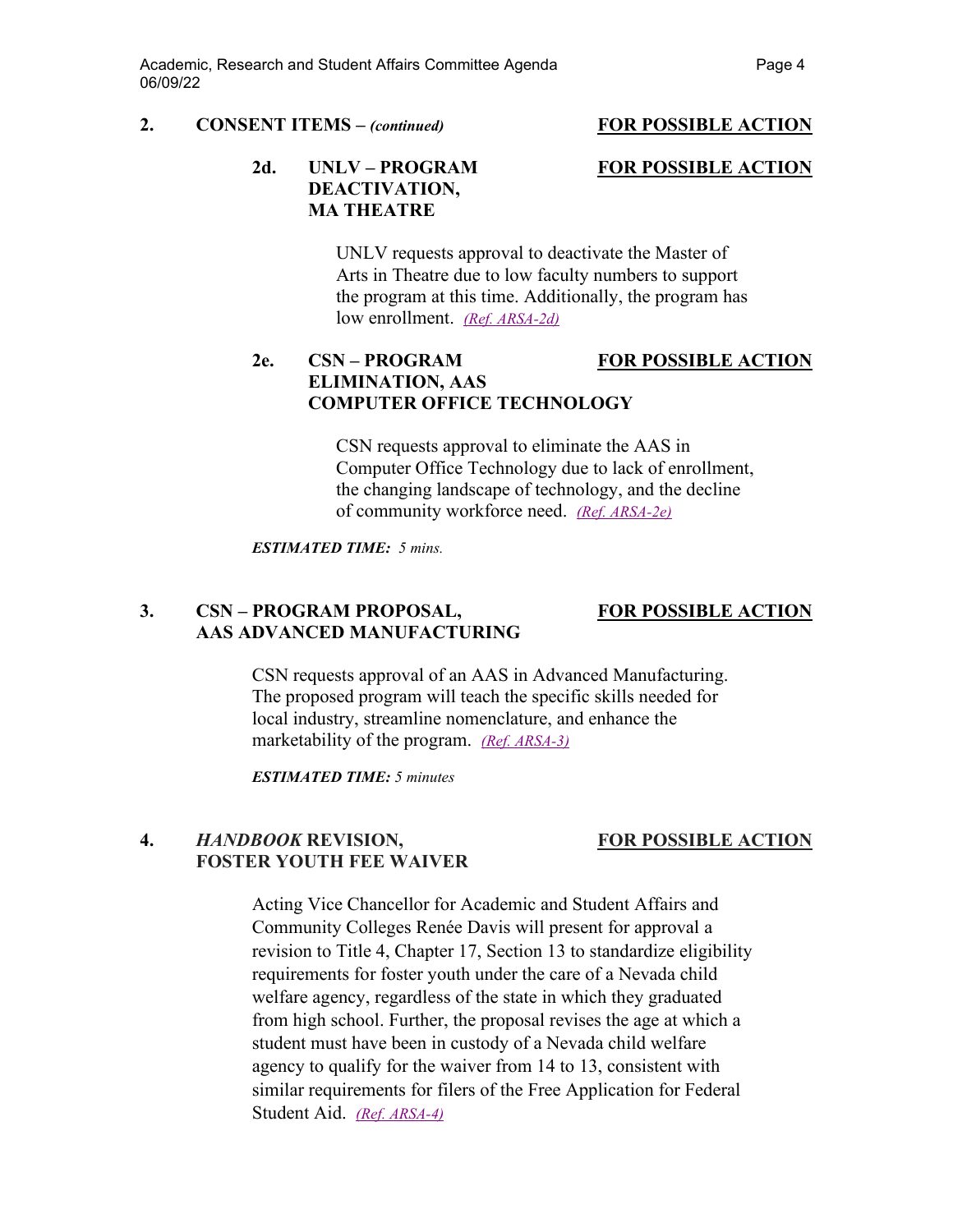### **4.** *HANDBOOK* **REVISION, FOR POSSIBLE ACTION FOSTER YOUTH FEE WAIVER –** *(continued)*

*FISCAL IMPACT: Based on the fee waiver utilization seen in the first three years of the program, as well as the average annual number of students who have exited care at age 13 over the last five years, it is estimated the initial annual increase would be under \$50,000.*

*ESTIMATED TIME: 10 minutes*

## **5.** *HANDBOOK* **REVISION, FOR POSSIBLE ACTION RESIDENCY REQUIREMENTS**

Acting Vice Chancellor for Academic and Student Affairs and Community Colleges Renée Davis will present for approval a revision to Title 4, Chapter 15, Section 4 whereby a student who has Temporary Protected Status (TPS) is eligible for residency for tuition purposes, providing they meet all other requirements, including but not limited to residing in the state for at least 12 months as outlined in Title 4, Chapter 15, Section 4. The TPS designation is an immigration status provided to nationals of specifically designated countries that are confronting an ongoing armed conflict, environmental disaster, or extraordinary and temporary conditions. *[\(Ref. ARSA-5\)](https://nshe.nevada.edu/wp-content/uploads/file/BoardOfRegents/Agendas/2022/06-jun-mtgs/arsa-refs/ARSA-5.pdf)*

*ESTIMATED TIME: 10 mins.*

### **6.** *HANDBOOK* **REVISION, FOR POSSIBLE ACTION FEES AND EXPENSES**

Acting Vice Chancellor for Academic and Student Affairs and Community Colleges Renée Davis will present for approval a revision to Title 4, Chapter 17, Section 21 which resolves a discrepancy between the *Handbook's* defined credit limit threshold for participation in a student association and the fee structure provided for in the *Procedures and Guidelines Manual,* Chapter 7. Accordingly, this revision eliminates the defined credit threshold for a student to be a recognized member of their respective student government association, ensuring all enrolled students the opportunity to participate. *[\(Ref. ARSA-6\)](https://nshe.nevada.edu/wp-content/uploads/file/BoardOfRegents/Agendas/2022/06-jun-mtgs/arsa-refs/ARSA-6.pdf)*

*ESTIMATED TIME: 10 mins.*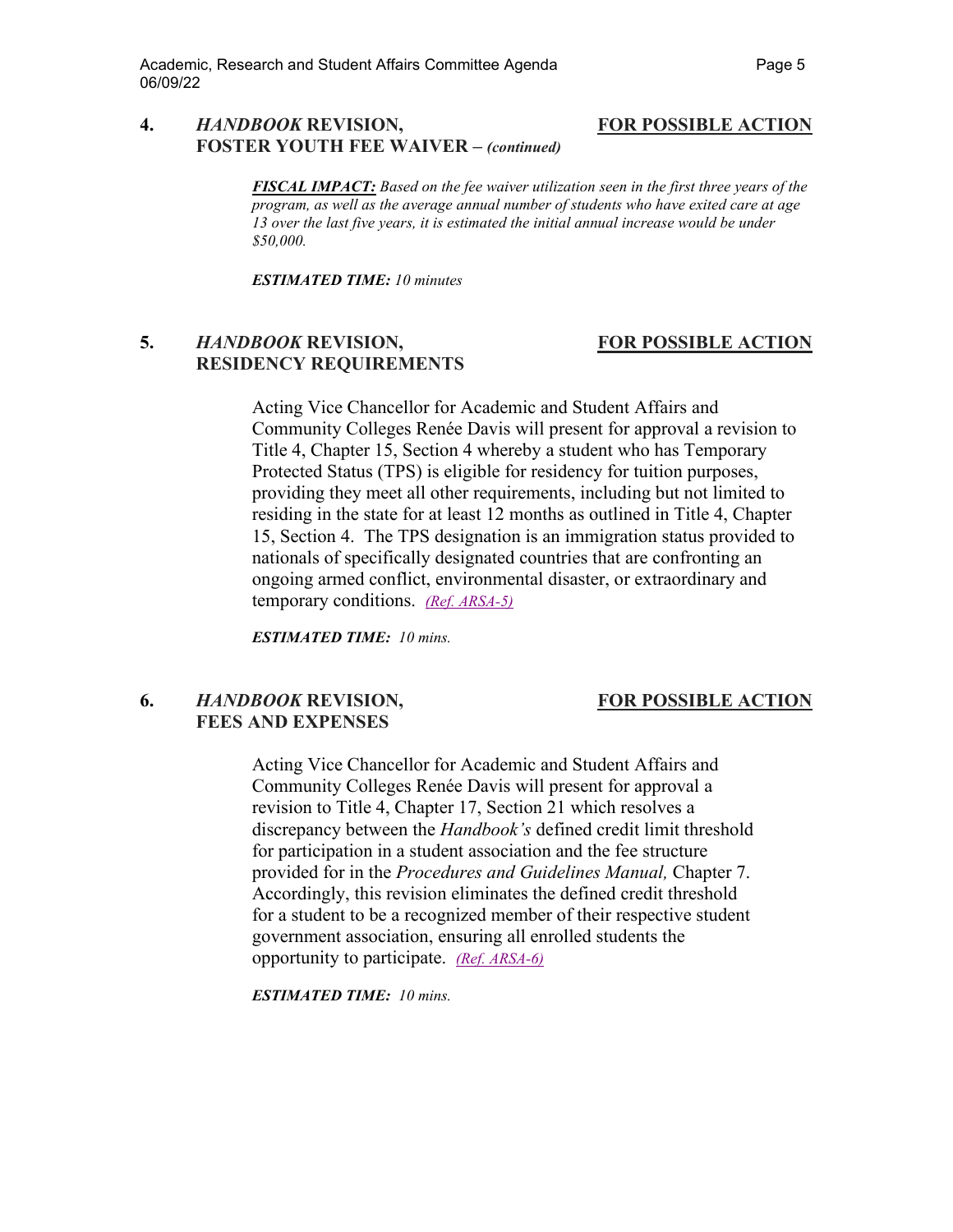### **7. 2020-21 NSHE SPONSORED INFORMATION ONLY FUNDING ANNUAL REPORT**

Marcie Jackson, Director of Nevada System Sponsored Programs and EPSCoR, will present highlights from the *2020-21 NSHE Sponsored Funding Annual Report*. The report will include information on sponsored programs awards and expenditures for all NSHE institutions. *[\(Refs. ARSA-7a](https://nshe.nevada.edu/wp-content/uploads/file/BoardOfRegents/Agendas/2022/06-jun-mtgs/arsa-refs/ARSA-7a.pdf) and [ARSA-7b\)](https://nshe.nevada.edu/wp-content/uploads/file/BoardOfRegents/Agendas/2022/06-jun-mtgs/arsa-refs/ARSA-7b.pdf)*

*ESTIMATED TIME: 25 mins.*

## **8. NATIONAL SCIENCE FOUNDATION, INFORMATION ONLY NSHE TRACK-1**

Nevada is an eligible EPSCoR jurisdiction for the Research Infrastructure Improvement (RII) Track-1 program. Through this program, the National Science Foundation facilitates the establishment of partnerships among academic institutions and organizations in governmental, non-profit, and commercial or industrial sectors that are designed to affect sustainable improvements in a jurisdiction's research infrastructure, Research and Development (R&D) capacity, and hence, its R&D competitiveness. Under the leadership of NSHE EPSCoR Project Director Fred Harris, NSHE's research institutions (UNLV, UNR, and DRI) applied for this five-year \$20 million grant. Director Harris will present on this potential NSHE project and how it would support the state's research infrastructure. *[\(Ref. ARSA-8\)](https://nshe.nevada.edu/wp-content/uploads/file/BoardOfRegents/Agendas/2022/06-jun-mtgs/arsa-refs/ARSA-8.pdf)*

*ESTIMATED TIME: 25 mins.*

# **9. RESEARCH UNIVERSITY CARNEGIE INFORMATION ONLY CLASSIFICATION AND METRICS**

UNLV Vice President for Research Edmund Synakowski and UNR Vice President for Research and Innovation Mridul Gautam will present information on the classification of their respective institutions as Research Universities/Very High Research Activity by the Carnegie Foundation for the Advancement of Teaching. The presentation will include metrics for doctoral student enrollment, research doctorates, postdoctoral support, and research expenditures. *[\(Ref. ARSA-9\)](https://nshe.nevada.edu/wp-content/uploads/file/BoardOfRegents/Agendas/2022/06-jun-mtgs/arsa-refs/ARSA-9.pdf)*

*ESTIMATED TIME: 25 mins.*